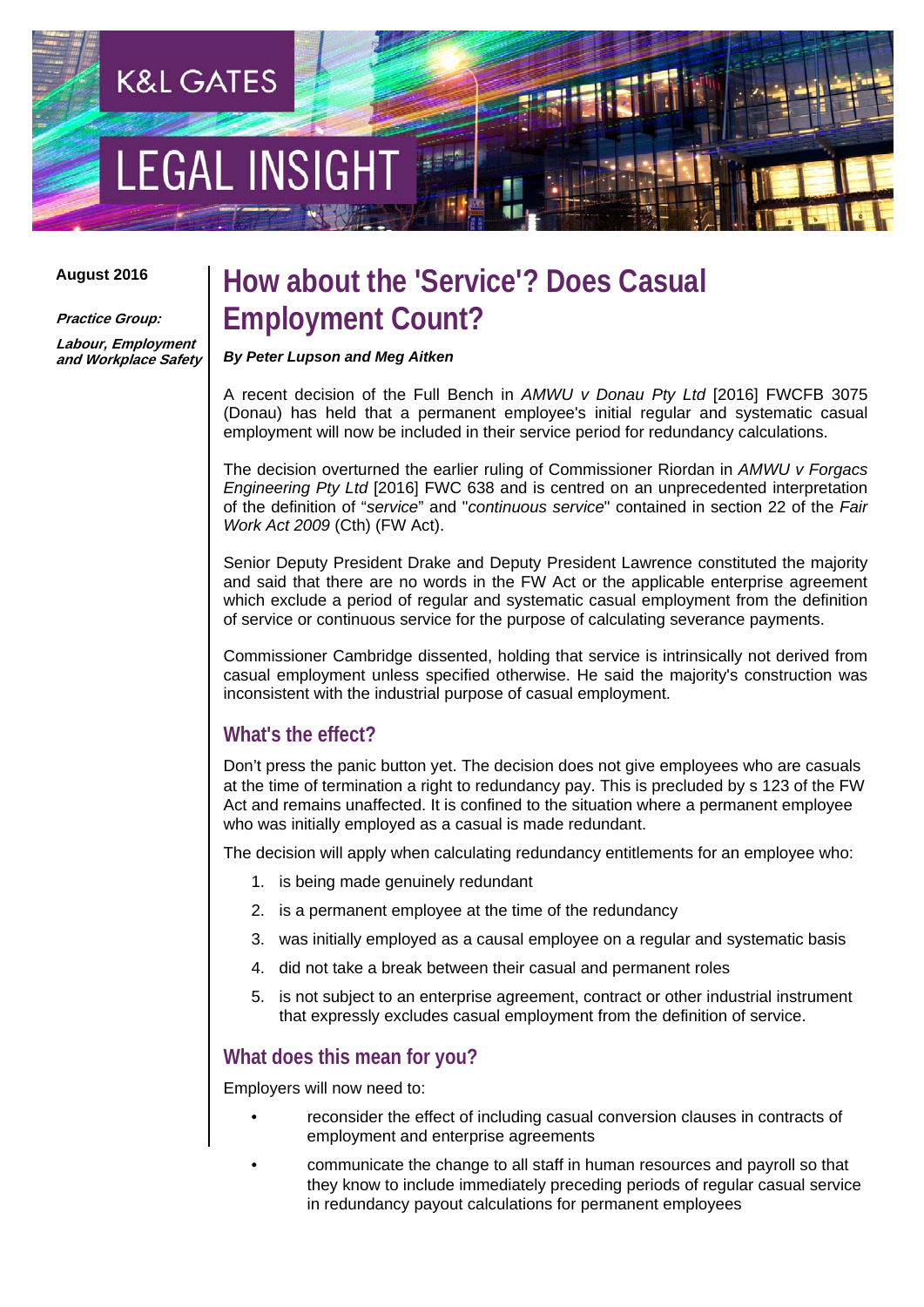## **How about the 'Service'? Does Casual Employment Count?**

- review business restructuring plans to assess possible cost consequences
- update policies if required.

#### **What could it mean for other entitlements?**

The majority judgment did not address how its interpretation will apply to the accrual of other service related entitlements afforded to permanent employees under the FW Act and National Employment Standards (NES).

Does the majority's interpretation of "service" then effectively mean that casual employees who become permanent now also accrue annual, personal or carer's leave from the date they commence as a casual?

Surely not. Practically, this is at odds with the construction of the statutory scheme, which already provides a 25% casual loading to casual employees instead of the service related entitlements permanent employees receive. If service related entitlements also accrued, casual employees who transition to permanent roles will effectively be "double dipping" for their casual employment period.

The nature of casual employment is also in the spotlight as part of the Modern Award Review. Currently, the Fair Work Commission is considering whether to insert a clause affording casual employees an "absolute right" to become a permanent employee after six months of regular casual employment. The effect of the Full Bench decision in *Donau* may have even wider consequences for employers if this is accepted.

Access the Full Bench decision in *Donau* by clicking here.

#### **Can we help?**

If you have any questions about the effect of the decision on your obligations as an employer, please do not hesitate to contact our Labour, Employment and Workplace Safety team.

#### **Authors:**

**Peter Lupson**  peter.lupson@klgates.com +61.3.9640.4342

#### **Meg Aitken**

meg.aitken@klgates.com +61.3.9640.4427

## K&L GATES

Anchorage Austin Beijing Berlin Boston Brisbane Brussels Charleston Charlotte Chicago Dallas Doha Dubai Fort Worth Frankfurt Harrisburg Hong Kong Houston London Los Angeles Melbourne Miami Milan Munich Newark New York Orange County Palo Alto Paris Perth Pittsburgh Portland Raleigh Research Triangle Park San Francisco São Paulo Seattle Seoul Shanghai Singapore Sydney Taipei Tokyo Warsaw Washington, D.C. Wilmington